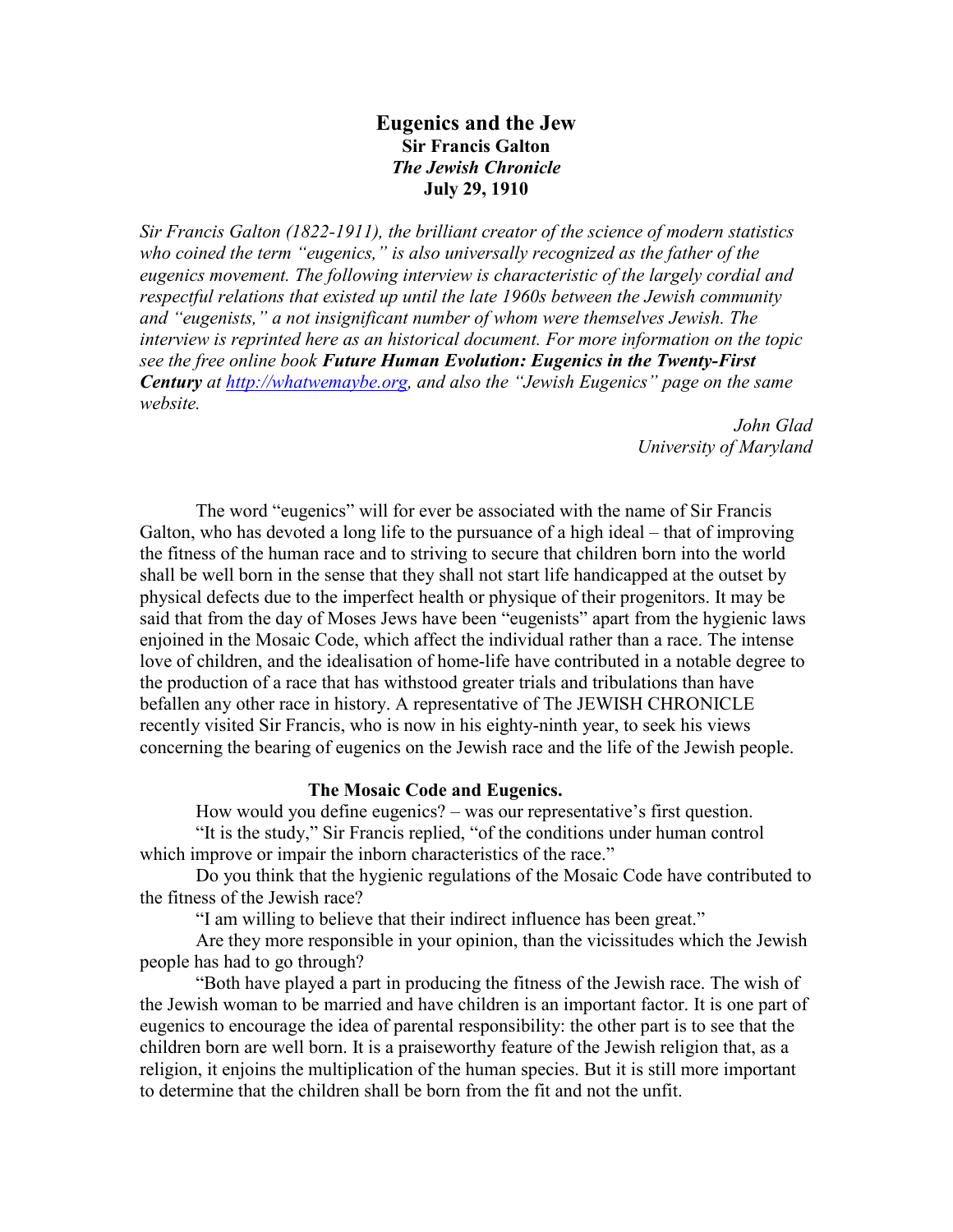### **The Effect of Environment and Persecution.**

Sir Francis advanced the modern and somewhat startling view that the environment has little effect on human development, but that nature counted for very much more.

What effect do you think persecution has had on the Jewish race?

"So far as persecution weeds out those who are unfit so far it tends to evolve a race suited to meet hard conditions. We in England have reaped the good effects of persecution in that we have benefited enormously from the immigration of the Huguenots, who were among the best of their race and who have handed down their qualities to many descendants."

Is it not rather immoral to look with satisfaction to persecution as an aid to race culture?

"It is not immoral but unmoral – it has nothing to do with morals. Persecution does not always produce good results. For instance, the Catholic persecutions in Spain seem to have destroyed the best part of the race, and the Napoleonic wars reduced the stature of Frenchmen to a notable degree. It is the aim of eugenics to supply many means by which the effects of these drastic and not always successful aids to race culture may be produced in a more scientific and kindly way."

Do you think that the constant migrations of the Jewish people had any effect on their racial culture?

"I cannot speak generally. Each case must be judged on its own merits, and I am not enough of a historian to give any opinion worth having."

#### **Eugenics and Religion.**

From an earlier remark of yours I gather that in your view eugenics and religion may go hand-in-hand.

"I think that religious establishments may help forward the eugenic idea just as, in times past, they have thwarted it by celibate institutions."

How can the movement best be assisted?

"The immediate work is to obtain an accurate knowledge of a large number of facts. Such work is being done by the Eugenic Laboratory, and it is very laborious. Institutions may help in keeping careful statistics and discussing them scientifically. It will then remain to popularize the results obtained by experts and to take further steps."

## **Sir Francis at the Jews' Free School.**

Sir Francis recalled a visit which he paid many years ago to the Jews' Free School, where he took a number of composite photographs for the purpose of determining whether it was possible to produce in that way a distinct Jewish type. The results of the experiment were treated in a paper read by Mr. Joseph Jacobs at the Anthropological Institute. In an article in the *Photographic News*, which published the portraits, Sir Francis wrote: –

They are, I think, the best specimens of composites, I have ever produced… I may mention that the individual photographs were taken with hardly any exception, from among Jewish boys in the Jews' Free School, Bell Lane…

They were children of poor parents, dirty little fellows individually, but wonderfully beautiful, as I think, in these composites. The feature that struck me the most